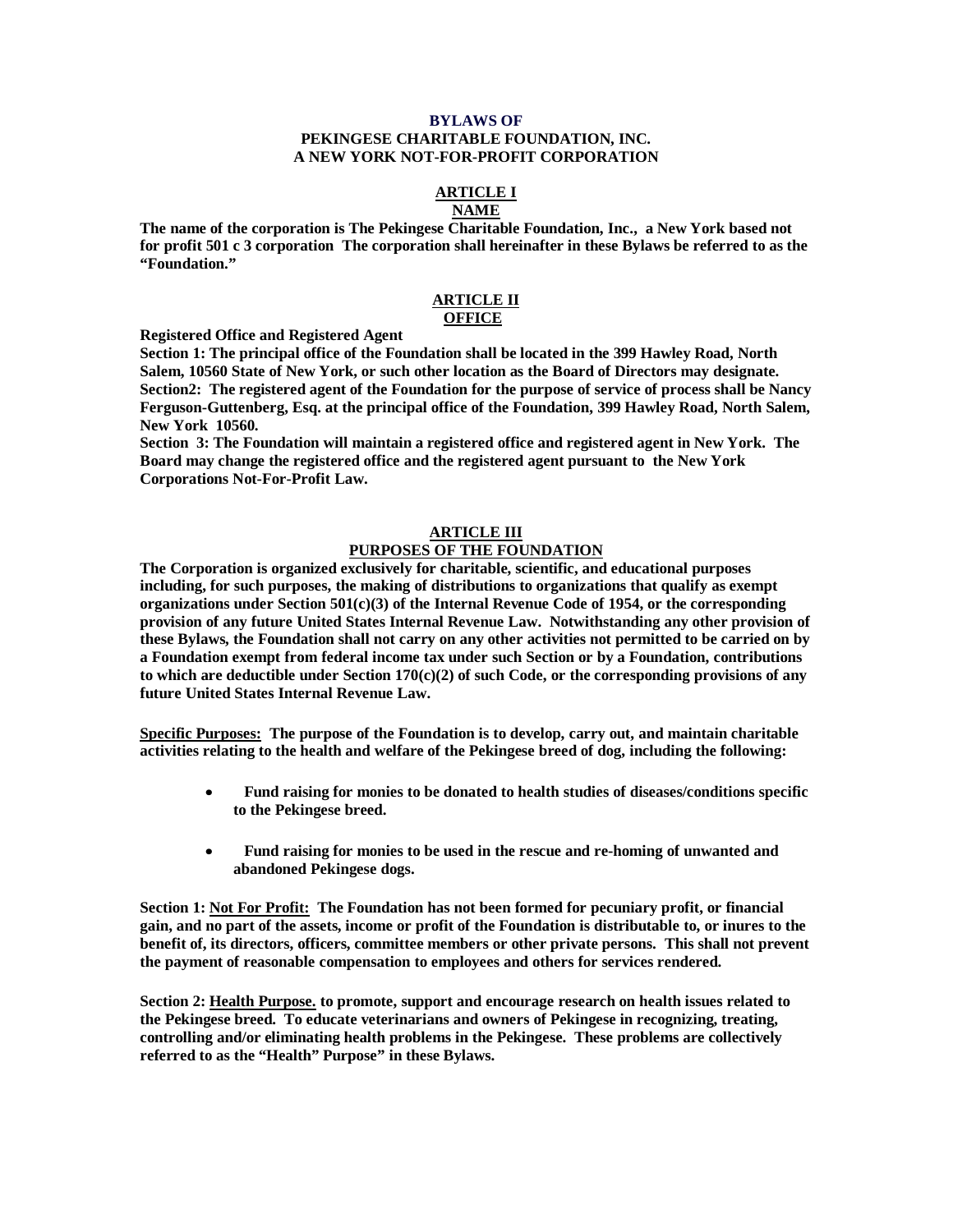**Section 3: Welfare Purpose. through volunteers to rescue, care for and endeavor to re-home Pekingese that have been abandoned or voluntarily surrendered by their owners, in accordance with guidelines established by the Welfare Committee of the Foundation and to educate the public with regard to responsible stewardship of the Pekingese breed, Pekingese adoptions, and sponsorship opportunities. Volunteers will not be compensated for their efforts, but reasonable expenses for the care, treatment, and preparation for adoption of the dogs or for humane euthanasia if the health of the dog warrants, may be reimbursed in accordance with the guidelines adopted by the Welfare Committee of the Foundation and on prior approval by the Welfare Committee (these purposes are collectively referred to as the "Welfare Purpose in these Bylaws)** 

# **ARTICLE IV BOARD OF DIRECTORS**

**Section 1. Qualification of Directors. Each director shall be at least eighteen (18) years of age and shall have a record of significant contributions of time, effort or funds to the foundation or to the Pekingese breed .** 

**Section 2. Powers and Duties. The Board of Directors shall have the general power and responsibility to control and manage the business, affairs and property of the Foundation, subject to applicable law and the Foundation's Certificate of Incorporation. It shall have full power, by majority vote of the directors present and voting at any duly constituted meeting, to adopt rules and regulations governing the action of the Board of Directors. Specific notice regarding rules and regulations to be considered at a regular meeting of the Board of Directors need not be given. The Board of Directors shall have full authority with respect to the distribution and payment of the monies received by the Foundation from time to time.** 

**Section 3. Number, Election, Term of Office and Removal. The number of directors shall be not fewer than five (5), the number to be fixed from time to time by resolution of the Board adopted by the affirmative vote of a majority of the Board of Directors present and voting. The regular term of office shall be four years. The assignment of a new director to a particular class (year) may result in a first term of less than four years, but shall not be less than three years. Assignment of new directors to classes (years) shall maintain classes (years) of approximately uniform size. Board members may serve a maximum of three consecutive four year terms of office. One class shall be elected to regular terms at each annual meeting. All elections shall be by ballot. Mail ballots may be used if approved at least thirty days in advance by the affirmative vote of a majority of the entire Board of Directors. Directors whose term or class expire shall be elected at the annual meeting of the Board of Directors by the affirmative vote of a majority of the Directors present and voting, and each shall continue in office until the next annual meeting of the Board of Directors and until his or her successor shall have been elected and qualified or until his or her either death, resignation or removal. Since Board membership is more than honorary and does involve active participation in Board meetings, three consecutive unexcused absences from regularly scheduled Board meetings, irrespective of terms of service, shall constitute a resignation from the Board of Directors.** 

**Vacancies on the Board of Directors, for whatever reason, may be filled at any regular meeting of the Board, by a majority of the Board of Directors present and voting providing that prior notice has been given of such intent.** 

**Any director may be removed at any time with or without cause providing prior notice has been given to the Board and to the Director of one month and a maximum of three months prior to such a vote.** 

**Section 4. Annual Meeting; Notice. The annual meeting of the Board of Directors shall be held at the principal office of the Foundation or at such other place as the Board of Directors shall designate on such day generally in March, but not later than June and no more than six (6) months after the end of the Foundation's most recent fiscal year as the Board of Directors shall designate. Notice of the time, place and purposes of such annual meeting shall be given by the Secretary personally, by**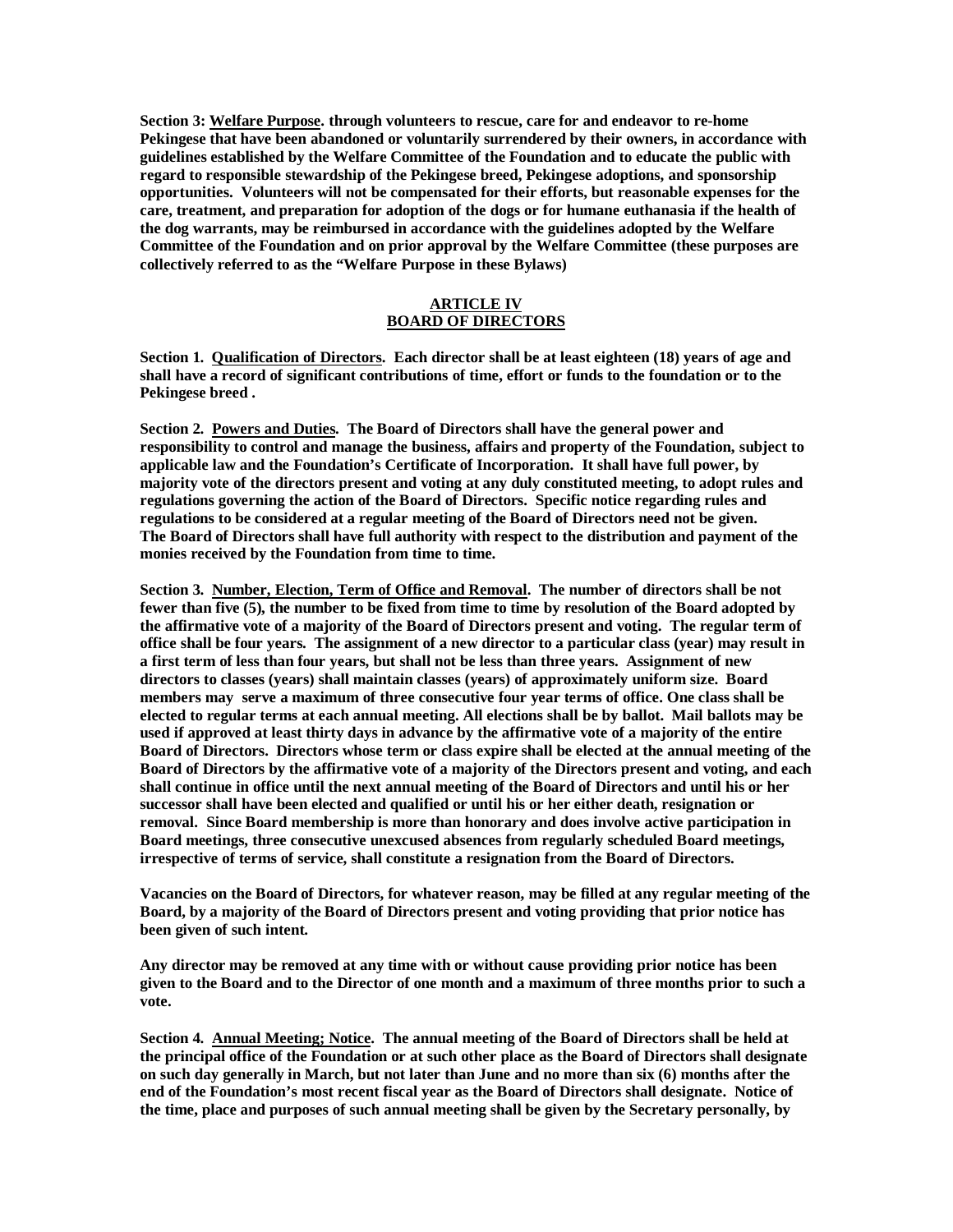**telephone, e-mail or facsimile, or by mailing a copy thereof by first class mail or delivering the same to each director not less than thirty (30) days before such annual meeting.** 

**Section 5. Other Meetings; Notice. Regular meetings shall be held in March, June and September and/or as deemed necessary. There shall be one regular meeting to be held in December or January. Notice of regular meeting shall be given by the Secretary by telephone, email of fax or by mailing a copy thereof by first class mail or by delivering the same to each Director not less seven (7) days before each such meeting. Other meetings of the Board of Directors may be called by the President or by any director upon verbal or written demand of not less than one-fourth of the entire Board of Directors, with such meeting to be held at the principal office of the Foundation or at such other place as may be designated in the notice of such meeting. Meetings may also be held by teleconference. Notice of the time, place and purposes of any such meeting shall be given by the Secretary personally, by telephone, e-mail or facsimile, or by mailing a copy thereof by first class mail or delivering the same to each director not less than seven (7) days before such meeting.** 

**Section 6. Waiver of Notice of Meeting. Notice of any meeting of the Board of Directors may be waived orally or in writing, before or after the meeting. Attendance of any meeting without protest regarding defects in notice of any meeting or written approval of the minutes of any meeting shall be equivalent to waiver of notice thereof.** 

**Section 7. (a) Action Without a Meeting. Any action permitted to be taken by the Board of Directors may be taken without a meeting if three fourths of the members of the Board of Directors consent verbally or in writing to the adoption of a resolution authorizing the action. The resolution and any written consents thereto by the members of the Board of Directors shall be filed with or recorded in the minutes or the proceedings of the Board of Directors.** 

 **(b) Meetings by Conference Telephone. The members of the Board of Directors or any committee thereof may participate in a meeting of such board or committee by means of teleconferencing or similar communications equipment by means of which all persons participating in the meeting can communicate with each other and such participation shall constitute presence in person at such meeting.** 

**Section 8. Quorum; Adjustment of Meetings. At all meetings of the Board of Directors, a majority of the entire board, (but no less than two (2) members) of the entire board shall constitute a quorum for the transaction of business. In the absence of a quorum, a majority of the directors present may, without giving notice other than by announcement at the meeting, adjourn the meeting from time to time until a quorum is obtained. At any such adjourned meeting, at which a quorum is present, any business may be transacted which might have been transacted at the meeting as originally called. The act of a majority of the directors present at any meeting at which there is a quorum shall be the act of the Board of Directors unless a greater vote is required by law.** 

**Section 9. Organization. The President of the Foundation shall preside at all meetings of the Board of Directors or, in the absence of the President, the Vice-President, or in the absence of the President and the Vice-President, a Chairperson shall be chosen by a majority of the directors present. The Secretary of the Foundation shall act as Secretary at all meetings of the Board of Directors. In the absence of the Secretary, the person presiding at the meeting may appoint any person to act as Secretary of the meeting.** 

**Section 10. Compensation. No officer or director of the Foundation shall receive, directly or indirectly, any salary, compensation or emolument therefrom for his or her services as officer or director or in any other capacity except for expenses incurred at the request of the Executive Committee, unless authorized by the affirmative vote of a majority of the entire Board of Directors.** 

**Section 11. Resignation. Any director may resign at any time by giving written or oral notice to the**  President or the Foundation. Such resignation shall take effect at any time specified therein and,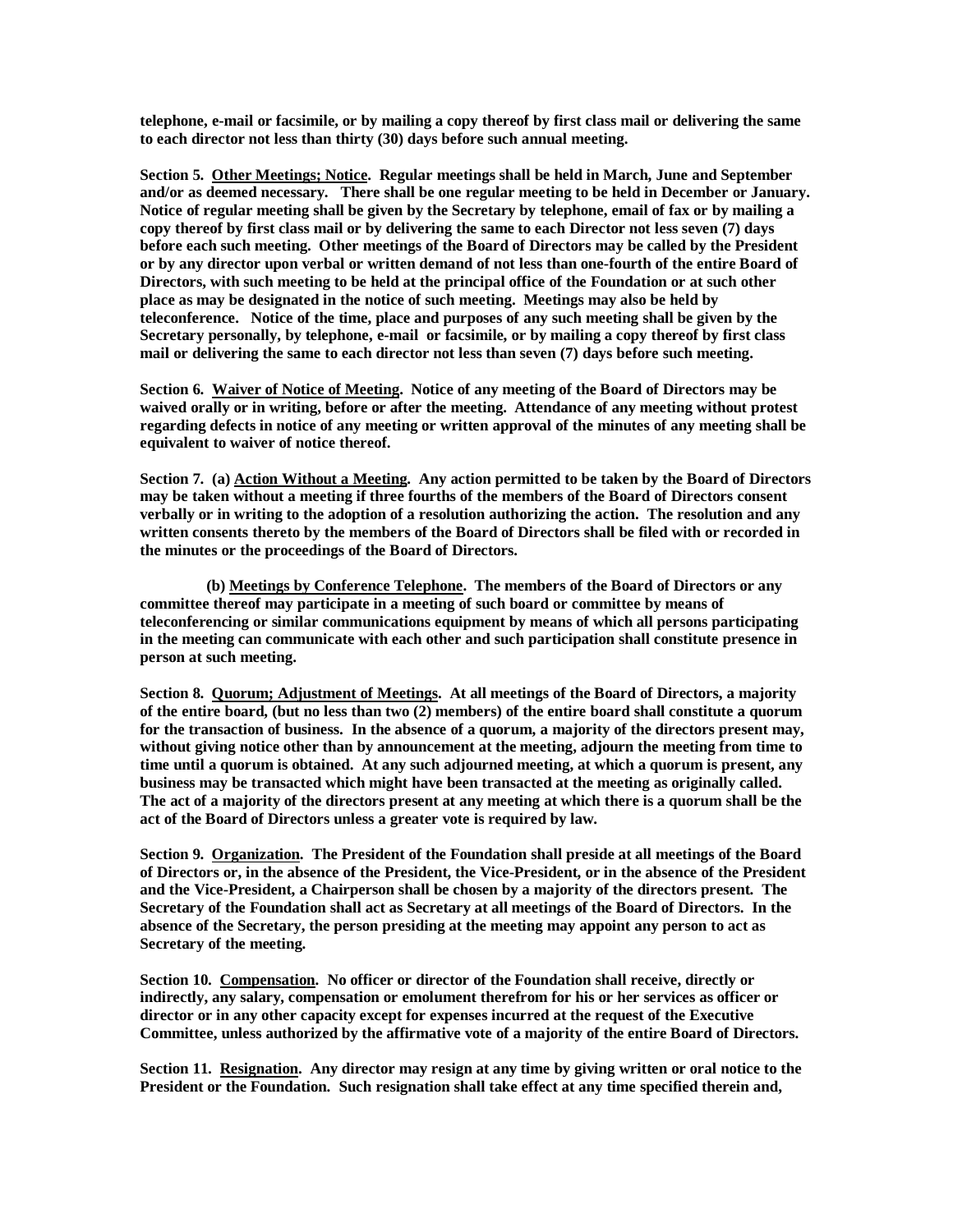**unless otherwise specified therein, the acceptance of such resignation shall not be necessary to make it effective. All Board members shall promptly be notified of any resignation.** 

**Section 12. Director Emeritus. The Board of Directors may designate a former member as Director Emeritus.** 

**Section 13. Parliamentary Authority. The rules contained in the current edition of Robert's Rules of Order Newly Revised shall govern the Foundation in all cases to which they are applicable and in which they are not inconsistent with this Constitution and Bylaws and any special rules or Order the Foundation may adopt.** 

### **ARTICLE V EXECUTIVE COMMITTEE**

**Section 1. Qualifications. The Executive Committee shall be composed of Officers and the immediate past president.** 

**Section 2. Powers and Duties. Between meetings of the Board of Directors, the Executive Committee shall have the authority to act on matters requiring attention but not in conflict with any action of the Board or in any matter reserved by law to the Board of Directors.** 

**Section 3. Meetings. Meetings may be called by the President or at the request of any two members; two days' notice shall be given. A quorum shall be a majority. The agenda shall be disseminated to all board members and any board member who wishes may be included in the meeting.** 

**Section 4. Reporting. The committee shall report all actions within seven (7) days to the entire Board of Directors.** 

## **ARTICLE VI NOMINATING COMMITTEE**

**Section 1. Appointment and Duties. Immediately following the annual election of officers, and prior to the next quarterly meeting, the President shall appoint an annual Nominating Committee of three and two alternates. The committee will nominate candidates for vacancies on the Board created by the expiration of term and for positions as officers of the Foundation to be filled at the annual meeting. Written nominations by the Committee shall be delivered to the Secretary 60 days prior to the Annual Meeting. The Secretary will forward to the Board of Directors the nominating committee's report. Additional written nominations signed by a minimum of two Board members for a position on the Board of Directors or for the position as officer, will close 21 days prior to the Annual meeting. There shall be no nominations made thereafter.** 

**Section 2. Potential Candidates. At any time, any two Directors may submit to the Nominating Committee a signed recommendation of a person they believe could be a new Director. The chair of the Committee shall determine the potential candidate's interest and willingness to serve and send to such person descriptive material regarding the Foundation and its work, a director's profile, and any other material it deems necessary, and shall ask for a brief biography of the candidate. The Nominating Committee shall present its recommendations to the Board of Directors for its review, discussion and action.** 

**Section 3. Notification. No person except the President shall notify a candidate of nomination or election to the Board of Directors.** 

## **ARTICLE VII OFFICERS**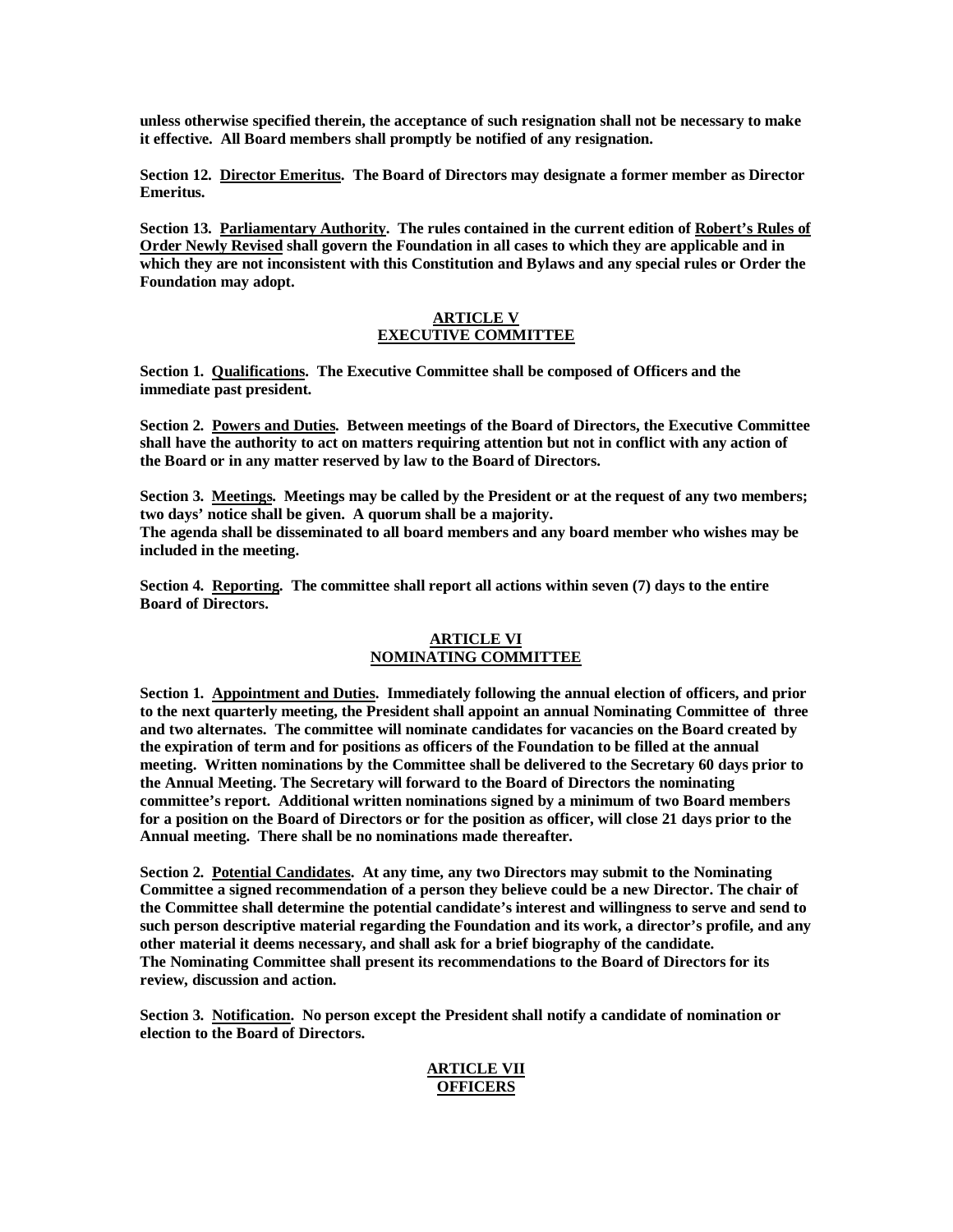**Section 1. Officers. The officers of the Foundation shall be a President, a First Vice-President, a Second Vice-President, a Secretary, a Treasurer, and such other officers, if any, as the Board of Directors may from time to time appoint or elect. One person may hold more than one office in the Foundation, except that one person may not hold both the offices of President and Secretary or President and Treasurer. No instrument required to be signed by more than one officer shall be signed by one person in more than one capacity.** 

**Section 2. Election, Term of Office and Removal. The initial officers of the Foundation shall be selected by the initial directors of the Foundation. Thereafter, the officers of the Foundation shall be elected at the annual meeting of the Board of Directors immediately following the election of directors and shall hold office for two years. Officers may not serve more than two consecutive twoyear terms in the same office, beginning with the election years as specified subsequently. The maximum terms of office for the President, Treasurer and Second Vice President, will end in oddnumbered years, starting in 2007. The maximum terms of office for the First Vice President and Secretary will end in even-numbered years, starting in 2006. Any officer of the Foundation may be removed at any time, with or without cause, by the affirmative vote of a majority of the directors then in office.** 

**Section 3. Other Agents. The Board of Directors may from time to time appoint such agents as it shall deem necessary, each of whom shall hold office at the pleasure of the Board of Directors, and shall have such authority, compensation, if any, as the Board of Directors may from time to time determine.** 

**Section 4. Vacancies. Any vacancy in any office may be filled by the Board of Directors at any meeting. Any officer so elected shall hold office until the next annual meeting.** 

**Section 5. President; Powers and Duties. The President shall be the chief executive officer of the Foundation and shall preside at all meetings of the Board of Directors. The President shall generally manage and supervise the affairs of the Foundation. The President shall keep the Board of Directors fully informed, and shall freely consult with them concerning the activities of the Foundation. The President shall present a financial report at the annual meeting of the Board of Directors.** 

**The President shall have the power to sign alone, unless the Board of Directors shall specifically require an additional signature, in the name of the Foundation all contracts authorized either generally or specifically by the Board of Directors. The President shall perform all duties incident to the office of President, subject to the direction of the Board of Directors and such other duties as shall from time to time be assigned to him or her by the Board of Directors.** 

**Section 6. Secretary; Powers and Duties. The Secretary shall act as secretary of all meetings of the Board of Directors and shall keep the minutes of all such meetings in the books proper for that purpose and shall distribute copies of such minutes to all Directors within three weeks after each meeting. As a procedural, not as part of the bylaws, a draft is to be sent within one week of the meeting, by facsimile or email, with corrections/additions returned to the secretary again within another week by facsimile or email. The Secretary shall attend to the giving and serving of all notices of the Foundation. The Secretary shall perform all duties incident to the office of the Secretary subject to the direction of the President and such other duties as shall from time to time be assigned to him or her by the President or by the Board of Directors.** 

**Section 7. First Vice-President; Powers and Duties. The First Vice-President shall assume the powers and duties of the President in the absence, incapacity or death of the President.** 

**Section 8. Second Vice-President; Powers and Duties. The Second Vice-President shall assume the powers and duties of the President in the absence, incapacity or death of the President and the absence, incapacity or death of the First Vice-President.**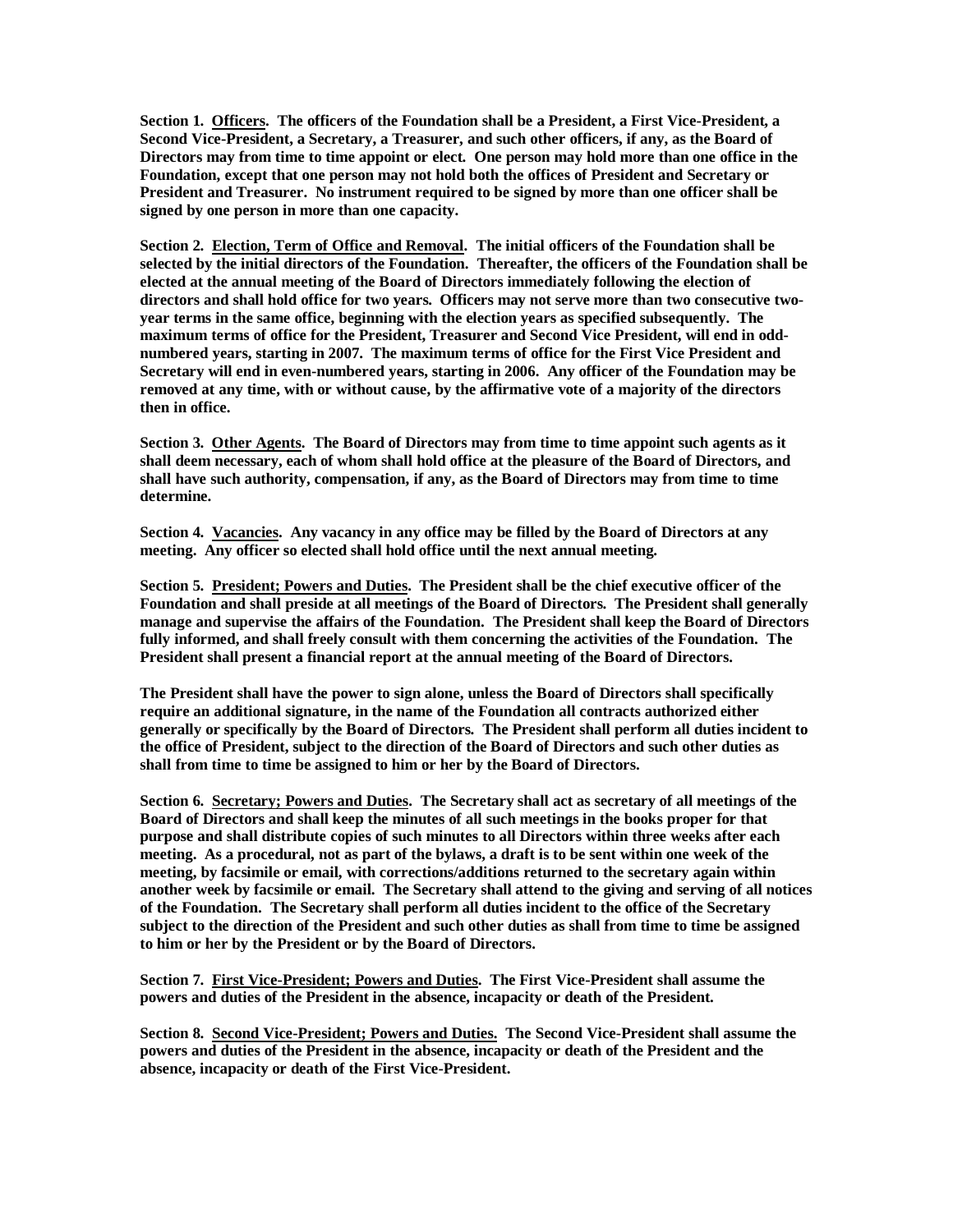**Section 9. Treasurer; Powers and Duties. The Treasurer shall have the custody of all funds, securities, and evidences of indebtedness and other valuable documents of the Foundation, which may come into his or her hands. The Treasurer shall keep or cause to be kept complete and accurate accounts of receipts and disbursements of the Foundation, and shall deposit all moneys and other valuable effects of the Foundation in the name and to the credit of the Foundation in such banks or depositories as the Board of Directors may designate. Whenever required by the Board of Directors, the Treasurer shall render a statement of his or her accounts and shall distribute copies of the most recent financial statements to all Directors prior to each regularly scheduled Board meeting. The Treasurer shall at all reasonable times exhibit his or her books and accounts to any officer or director of the Foundation, and shall perform all duties incident to the office of Treasurer subject to the direction of the President and such other duties as shall from time to time be assigned to him or her by the President or by the Board of Directors. The Treasurer shall, if so required by the Board of Directors, give such security for the faithful performance of his or her duties as the Board of Directors may require.** 

### **ARTICLE VIII COMMITTEES**

**The Board of Directors may establish categories of non-voting committees from individuals who indicated their interest in the purposes and programs of the Foundation. Rights and privileges of such individuals may vary from category to category and shall be determined by the Board of Directors.** 

### **ARTICLE IX ADVISORS**

**Section 1. Advisors. The Board of Directors may appoint from time to time any number of persons as advisors of the Foundation to act either singly or as a committee or committees. Each such advisor shall hold office at the pleasure of the Board of Directors and shall have only such authority or obligation as the Board of Directors may from time to time determine.** 

**Section 2. Compensation. No advisor of the Foundation shall receive, directly or indirectly, any salary, compensation or emolument there from for any service rendered to the Foundation by such advisor, unless authorized by the concurring vote of two-thirds of all the directors then in office. No director or officer of the Foundation shall be eligible for appointment as a paid advisor.** 

## **ARTICLE X CONTRACTS, CHECKS, BANK ACCOUNTS, INVESTMENTS, ETC.**

**Section 1. Checks, Notes, Contracts, Etc. The Board of Directors is authorized to select such banks or depositories, as it shall deem proper for the funds of the Foundation. The Board of Directors shall determine who, if anyone, in addition to the President, the Secretary and the Treasurer, shall be authorized from time to time on the Foundation's behalf to sign checks, drafts or other orders for the payment of money, acceptances, notes or other evidences of indebtedness, to enter into contracts, or to execute and deliver other documents and instruments. Any checks written for over \$500.00 shall require two signatures.** 

**Section 2. Investments. The funds of the Foundation may be retained in whole or in part in cash or be invested and reinvested from time to time in such property, real, personal or otherwise, or stocks, bonds or other securities, as the Board of Directors in its discretion may deem desirable.** 

**Section 3. Gifts. The Board of Directors may accept on behalf of the Foundation any contribution, gift, bequest, or devise for the general purposes, or for any special purpose, of the Foundation.** 

# **ARTICLE XI**